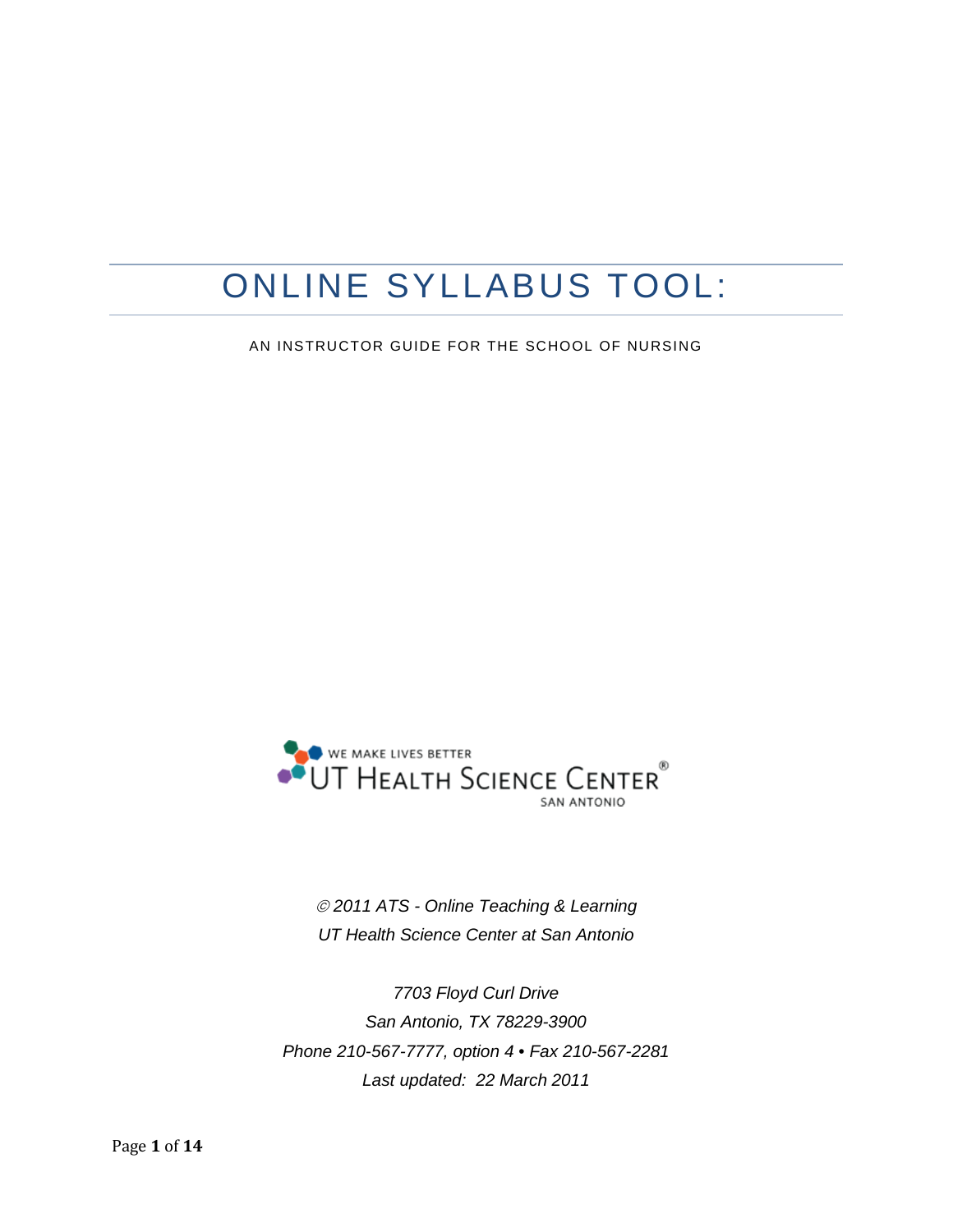This guide was created to assist UT Health Science Center School of Nursing (SoN) faculty and staff in creating new and updating previously created syllabi for courses in the SoN. When completed, the syllabi will be stored in the secure database. A dynamic URL is generated and maybe used to link to the SoN course calendars and individual Blackboard courses. The syllabi will be viewed by students as web pages, which cannot be edited, but can be printed and retained.

A finished partial sample syllabus (see image below) is divided into several sections. Some sections contain information (i.e., course number, name, description, policies and course goals and objectives) which are officially documented with the registrar, the university, the school or respective program and are completed or edited only by administrators or associate deans.

Instructors will be given permissions to go to the online syllabus tool, update those syllabus sections that pertain to the section of the course they are teaching including: first day announcements, faculty contact information, criteria for evaluation (Grades), required and optional texts, content outlines, and a calendar for the 1st day of class.

This guide demonstrates a **10 step** approach that will help make the process more efficient. The **online instructor guide** and **syllabi deadlines** can be found at [http://nursing.uthscsa.edu/about/administration/syllabustool.aspx.](http://nursing.uthscsa.edu/about/administration/syllabustool.aspx)

 $\mathbf{A}$ 

|                                                                                                                                                                                                                             | Partial image of sample syllabus                                                                                                                                                                                                                                                  |
|-----------------------------------------------------------------------------------------------------------------------------------------------------------------------------------------------------------------------------|-----------------------------------------------------------------------------------------------------------------------------------------------------------------------------------------------------------------------------------------------------------------------------------|
| <b>ATTN: COURSE COORDINATORS:</b>                                                                                                                                                                                           | After syllabus in finalized, click here to Email the link below to all Graduate and Undergraduate Academic                                                                                                                                                                        |
|                                                                                                                                                                                                                             | Coordinators (in Associate Deans's offices) and Chairs.<br>http://nursing.uthscsa.edu/syllabi/syllabus.aspx?s=300                                                                                                                                                                 |
| <b>SCHOOL OF NURSING</b><br>UT HEALTH<br><b>SCIENCE CENTER®</b><br><b>SAN ANTONIO</b><br>Spring 2011<br>ATSB XXXX-1234 SON Online Teaching<br><b>FIRST DAY ANNOUNCEMENT</b><br>1st day announcemts<br><b>COURSE DESCRIP</b> | <b>vrd Certification Course</b><br>lac                                                                                                                                                                                                                                            |
| The purpose of this faculty downopme<br>education in the area of online<br>evaluate online teaching and le.<br>course.                                                                                                      | fourse is to enhance the knowledge, skills and attitudes of faculty in health professions<br>and learning in order for them to be able to conceptualize, design, develop, implement and<br>experiences in a web-supported, web-enhanced or web-based health professions education |
| <b>CREDIT AND TIME ALLOCATION</b>                                                                                                                                                                                           |                                                                                                                                                                                                                                                                                   |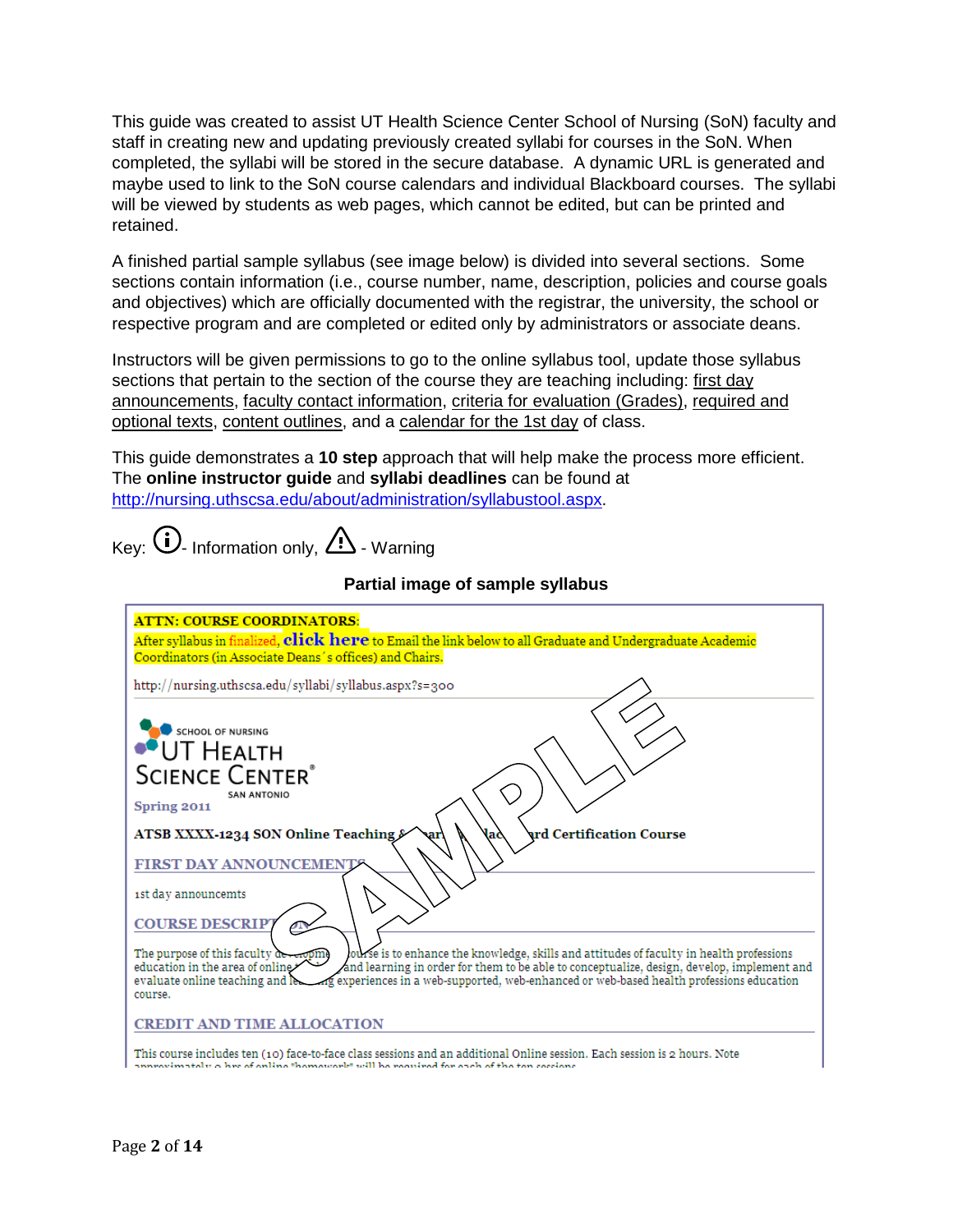### **STEP 1:** LOG IN - HTTP://NURSINGADMIN.UTHSCSA.EDU

1. Login to by **copying and pasting** this URL: **http://nursingadmin.uthscsa.edu/** into a browser (i.e., Internet Explorer, Firefox, etc.).



2. Enter **uthscsa\** before your **Domain ID** as shown below. Your **Domain ID** and password are the same as your Blackboard and PeopleSoft accounts.

| Connect to contribdev.v87.uthscsa.edu     | Use the backslash "\", usually found<br>above the "Enter" key on the keyboard. |
|-------------------------------------------|--------------------------------------------------------------------------------|
| Connecting to contribdev.v87.uthscsa.edu. | Username example:                                                              |
| User name:<br>d uthscsa\your Domain ID    | uthscsalyanesx999                                                              |
| Password:                                 |                                                                                |
| Remember my password                      |                                                                                |
| Cancel<br>ОК                              |                                                                                |

#### **VPN Option:**

If attempting to login outside the network use VPN, visit the IMS web page for instructions at [http://ims.uthscsa.edu/communications/vpn.aspx,](http://ims.uthscsa.edu/communications/vpn.aspx) then once connected via VPN, login into the Online Syllabus Tool.

#### **System Time Out:**

Sessions will time out after **1.5 hours** idle (no activity) in the system. If your session times out, close browser completely and log back in to prevent issues.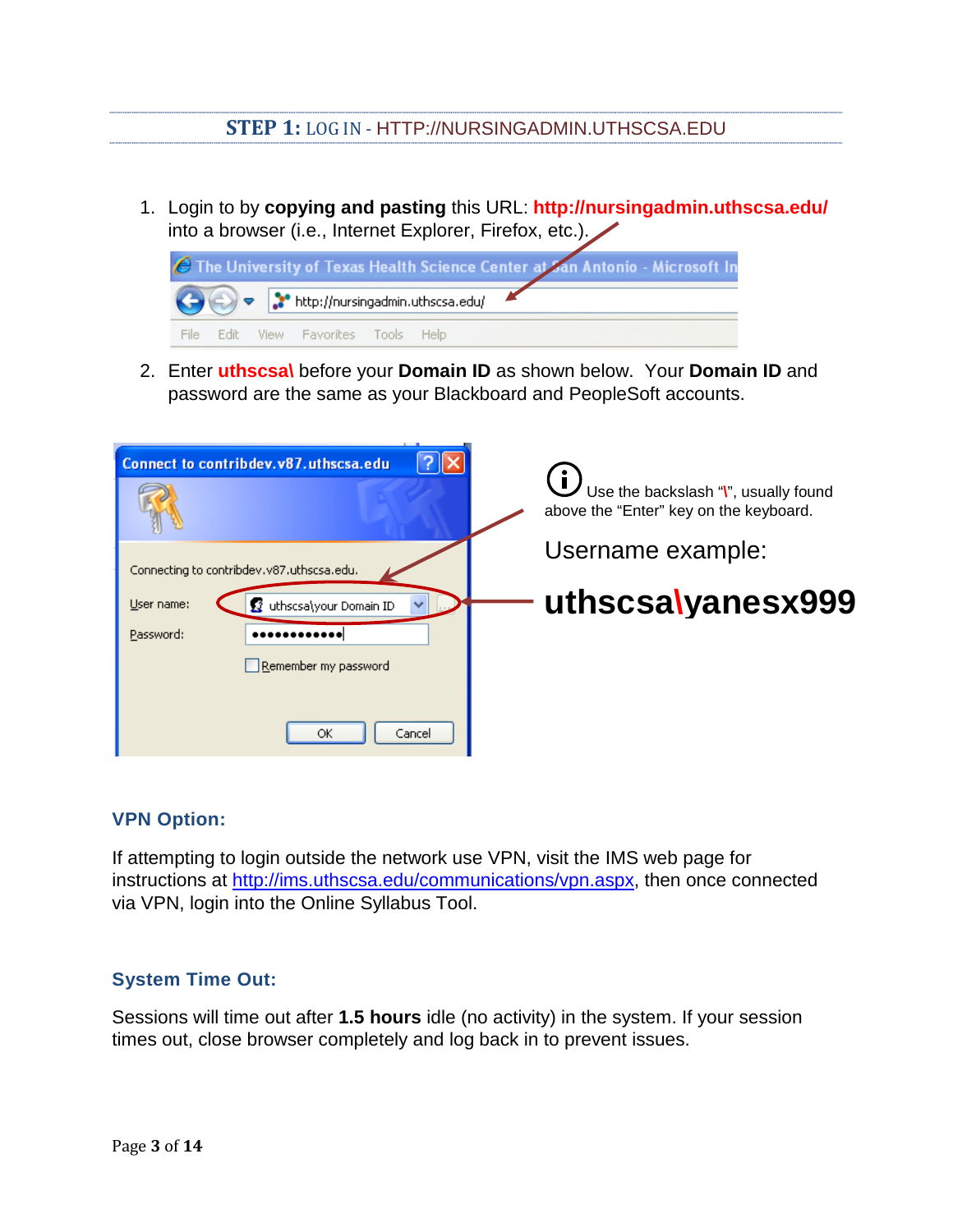#### **STEP 2:** CONFIRM ASSIGNED COURSE(S)

After logging in a Directions Page with instructions and deadlines (see image below) will display.

Click the "**Section Elements**" link on the left hand menu (see arrow above) to view the course(s) assigned to you.

| <b>CALC</b> SCHOOL OF NURSING<br><b>OUT HEALTH SCIENCE CENTER</b> | <b>School of Nursing Syllabi</b>                                                                                                                                                                                                                                                                                                                                                                                                                                                                                                                                                                                                     |  |
|-------------------------------------------------------------------|--------------------------------------------------------------------------------------------------------------------------------------------------------------------------------------------------------------------------------------------------------------------------------------------------------------------------------------------------------------------------------------------------------------------------------------------------------------------------------------------------------------------------------------------------------------------------------------------------------------------------------------|--|
|                                                                   | <b>Directions</b>                                                                                                                                                                                                                                                                                                                                                                                                                                                                                                                                                                                                                    |  |
| Instructor/Chair<br><b>Functions:</b>                             | 1. Off campus - use VPN.<br>2 Follow directions in the instruction manual                                                                                                                                                                                                                                                                                                                                                                                                                                                                                                                                                            |  |
| <b>Section Elements</b>                                           | 3. <b>BEFORE</b> building or editing - Check term and section number and section.<br>4. If this is a new course, all common and core elements have already been added to the syllabus tool. Course<br>coordinators must only enter section elements.<br>5. Make edits directly in the tool, or copy content from Word or another application.                                                                                                                                                                                                                                                                                        |  |
| <b>Help</b>                                                       | 6. Use the "Paste as Plain Text" function.<br>7. When finished with each section element, scroll down, click on Preview/Review & Email Syllabus link to proof for<br>errors                                                                                                                                                                                                                                                                                                                                                                                                                                                          |  |
| Log Out                                                           | 8. When completed with all elements, click on Preview/Review & Email Syllabus link to review changes.<br>a. At the top of the Syllabus page, click the "Click here" link to email the syllabus link to appropriate staff.<br>1. Deadlines:<br>2011 Summer: April 15, 2011<br>2011 Fall: June 1, 2011<br>b. In the Blackboard course, go to WEBLINKS tool, create a Weblink called SU10 NURS #### Syllabus, add the<br>link to the HOME page or the page where you want students to view the syllabus.<br>9. For questions, please email the IMS Help desk at IMS-ServiceDesk@uthscsa.edu, add 'Course #<br>' in the<br>subject line. |  |

A screen, like the one below, will appear with your course(s) listed:

| <b>Section Elements</b>                                                                     |                                              |
|---------------------------------------------------------------------------------------------|----------------------------------------------|
| <b>Course Title</b><br>List of Active Sections - click to edit (right side) to edit section | To view all syllabi, click<br><b>Section</b> |
| ATS3463t4 OTL Syllabi Course                                                                | Select                                       |
| ATS3463T44 OTL Syllabi Course2                                                              | Select                                       |
| NURE 3016 A Bridge Program at University Hospital                                           | Select                                       |

 $\left( \mathbf{f}\right)$ If courses have not been assigned to the instructor, via the syllabus tool, the following message will appear: *Permission to edit a course(s) not found. If you require permission to edit a course(s), please contact Syllabus Tool Administrator at [ims-servicedesk@uthscsa.edu.](mailto:ims-servicedesk@uthscsa.edu) Please add the subject: "Syllabus Tool."*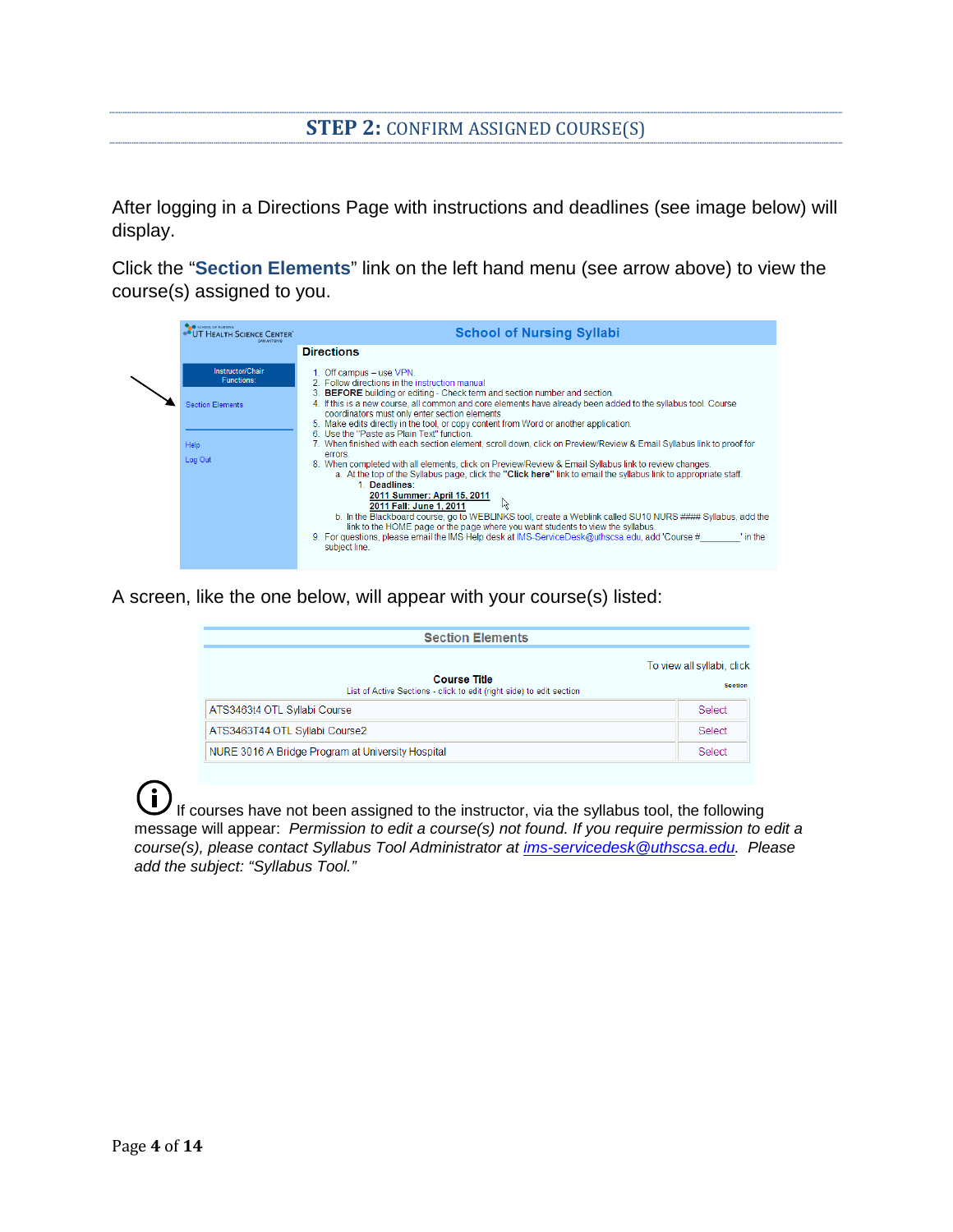#### **STEP 3:** SELECT COURSE(S) TO EDIT – ONE AT A TIME

To edit your course(s), click the "**Select**" link (to the right of the course), one course at a time:

| <b>Section Elements</b>                                                                     |                                              |
|---------------------------------------------------------------------------------------------|----------------------------------------------|
| <b>Course Title</b><br>List of Active Sections - click to edit (right side) to edit section | To view all syllabi, click<br><b>Section</b> |
| ATS3463t4 OTL Syllabi Course                                                                | Select                                       |
| ATS3463T44 OTL Syllabi Course2                                                              | Select                                       |
| NURE 3016 A Bridge Program at University Hospital                                           | Select                                       |

 **Instructors** can only edit courses for which they have been granted permission(s).

**STEP 4:** DETERMINE IF NEW OR EXISTING COURSE(S)

#### **New Course Appearance**

New courses to the syllabus tool have both "**Term**" and "**Year**" dropdown boxes to select from.

| <b>Section Elements</b>                                     |                   |  |
|-------------------------------------------------------------|-------------------|--|
| ATS3463t4 OTL Syllabi Course                                |                   |  |
| Semester: ? Section: ?                                      |                   |  |
| I wish to build, edit, or view a syllabus for: Term: Select | - Year: I<br>2011 |  |

#### **Existing Course Appearance**

Existing courses to the syllabus tool will have a "**select semester**" dropdown box to select from or add to.

|                                                                        | <b>Section Elements</b>         |  |
|------------------------------------------------------------------------|---------------------------------|--|
| <b>NURE 3016 A Bridge Program at University Hospital</b>               |                                 |  |
| Semester ? Section ?<br>I wish to build, edit, or view a syllabus for: | Select Semester<br>$\checkmark$ |  |

**If a previous semester is chosen, be warned, you are "altering" syllabus information from the past. It is not advisable to do this. Always confirm the semester and section before making changes and clicking the "Submit" button.**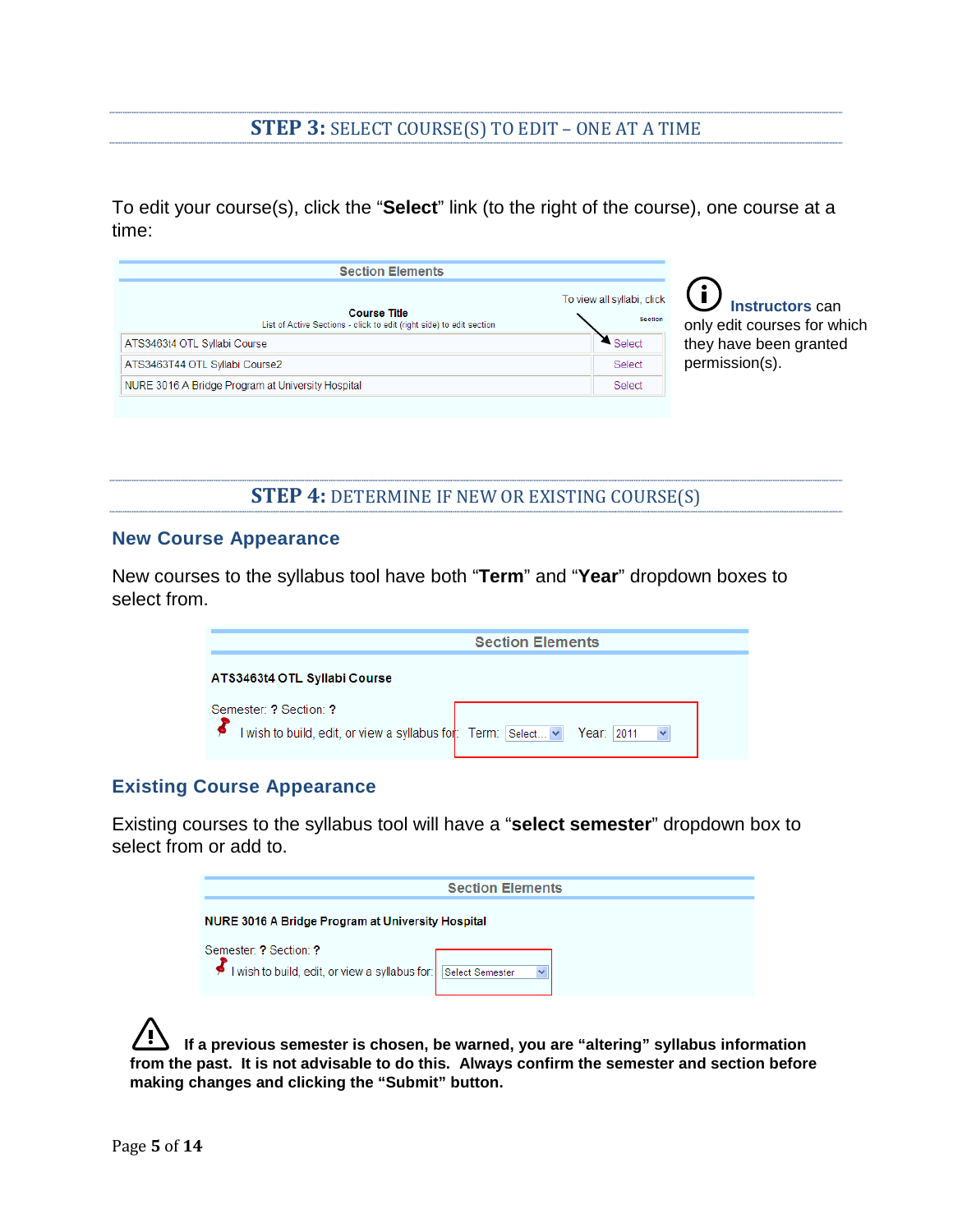# **STEP 5:** ENTER APPROPRIATE SEMESTER (TERM & YEAR) AND SECTION

There are a couple of options to choose from:

1. Edit existing syllabus, or 2. Build new syllabus

#### **Option 1: Edit Existing Syllabus for Existing Course**

To edit an existing syllabus:

- a) Select "Term and Year" from first dropdown box,
- b) Select a section from the second dropdown box.

To build a syllabus (new semester/section):

- a) Select "Add New Semester" from first dropdown box,
- b) Select "Add New Section" from second dropdown box.

| <b>Section Elements</b>                                                                                                                                                                                                                                                                                                                                                                                                                                                                                                                                                                                                                                                                                                                                                   |                                                                                              |
|---------------------------------------------------------------------------------------------------------------------------------------------------------------------------------------------------------------------------------------------------------------------------------------------------------------------------------------------------------------------------------------------------------------------------------------------------------------------------------------------------------------------------------------------------------------------------------------------------------------------------------------------------------------------------------------------------------------------------------------------------------------------------|----------------------------------------------------------------------------------------------|
| <b>NURE 3016 A Bridge Program at University Hospital</b><br>Semester: Fall 2011 Section: Select Section<br>I wish to build, edit, or view a syllabus for: Fall 2011<br>Select the Section you want to build, edit, or view:<br>Select Section<br><b>Select Section</b>                                                                                                                                                                                                                                                                                                                                                                                                                                                                                                    | See Warning in<br>Step 4, regarding<br>previous semesters.                                   |
| 1001<br>002<br>Add New Section<br><b>Directions</b><br>Optional: Faculty may enter any optional announcement for students for first class day. For example,<br>(place cursor over "Directions")<br>"Review Blackboard Tutorials prior to first day of class". If there is no announcement, please leave this area<br>blank. Use the checkboxes to include a link to Blackboard and/or the Preceptor Handbook.<br><b>First Day Announcements</b><br>Faculty Contact Information<br><b>First Day Announcements</b><br>Criteria For Evaluation / Grades<br>B   1   U     X   @   临   临   临   1   扫   扫   注   注   三   三   三   三   三   三   三  <br>Required Text / Reference<br>Recommended Text / Reference<br>Content Outline<br>Calendar - 1st Day Only<br><b>CONTRACTOR</b> | Do not leave<br>"Select Section"<br>default or this will<br>cause problems with<br>database. |

#### **Option 2**: Build New Syllabus for New Course

To build a new syllabus:

- a) select a "Term" (*spring, summer, fall*) and "Year" (*2011, 2012, etc.*) from the dropdown boxes,
- b) enter a section number (*i.e., 001*)
- c) *Optional*  the instructor may choose to "Copy Section's Elements" from another course, if so, make a selection from the dropdown box,
- d) Click "Add" button to add the new course syllabus.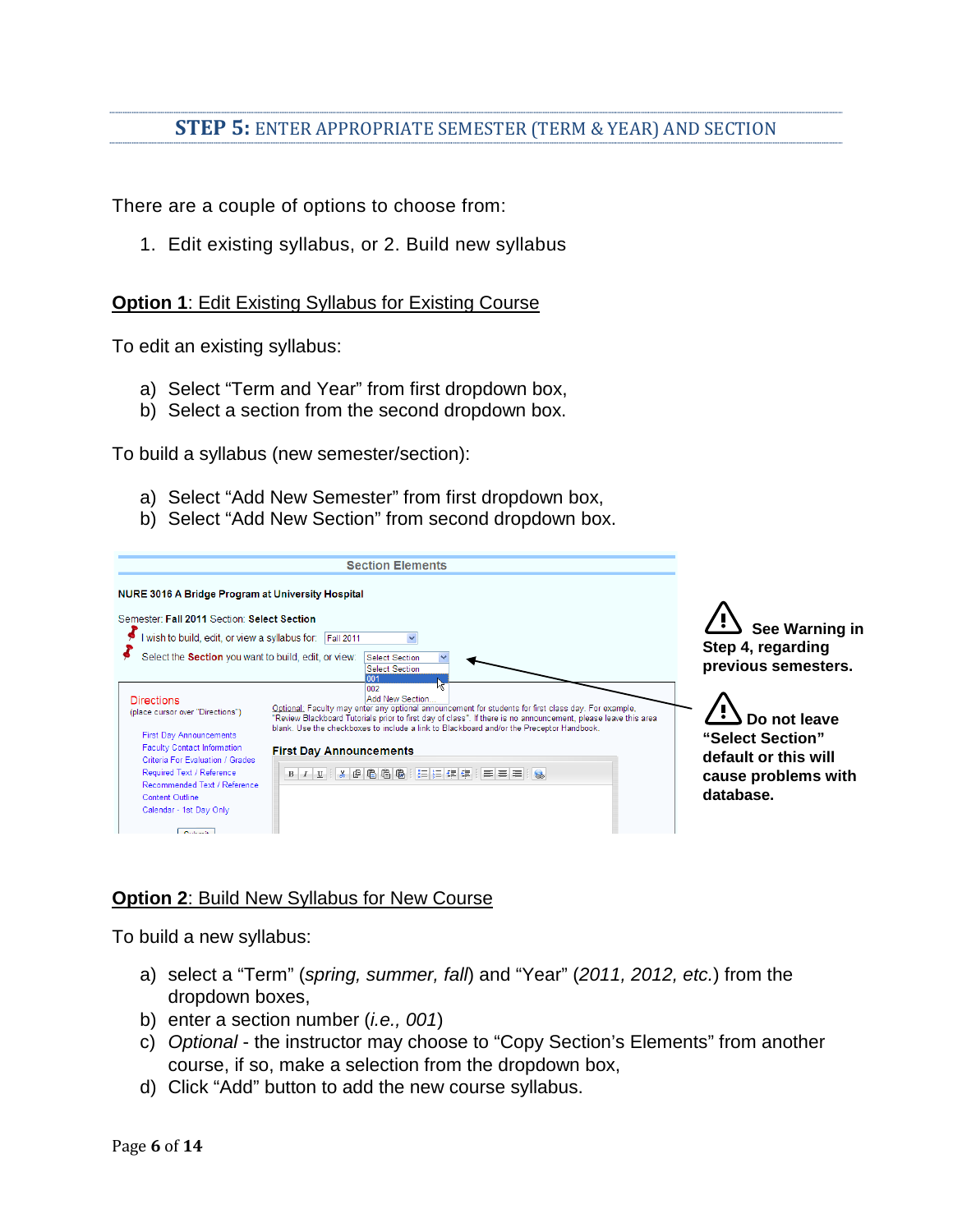| <b>Section Elements</b>                                                                                                                                                                                                                                                                                                                                                                                                                                                                                                                                  |                                                                                                                                                                                            |
|----------------------------------------------------------------------------------------------------------------------------------------------------------------------------------------------------------------------------------------------------------------------------------------------------------------------------------------------------------------------------------------------------------------------------------------------------------------------------------------------------------------------------------------------------------|--------------------------------------------------------------------------------------------------------------------------------------------------------------------------------------------|
| ATS3463T44 OTL Syllabi Course2<br>Semester ? Section ?<br>I wish to build, edit, or view a syllabus for: Term: Fall<br>$\overline{\mathbf{v}}$<br>Year:  2011<br>I wish to build a syllabus for Section number: 001<br>(example: 001)<br>Copy Section's Elements<br>From: [None]<br>(If this is a NEW course, core elements and policies are already entered. Please click ADD and proceed to add specific section elements per directions and<br>templates. If you wish to see a sample syllabus click HERE.)<br>Click Add to SAVE new syllabus.<br>Add | The "Copy<br>Section's Elements" is<br>optional. It copies<br>content from another<br>course; the instructor<br>must go in and modify<br>the content to reflect<br>new course information. |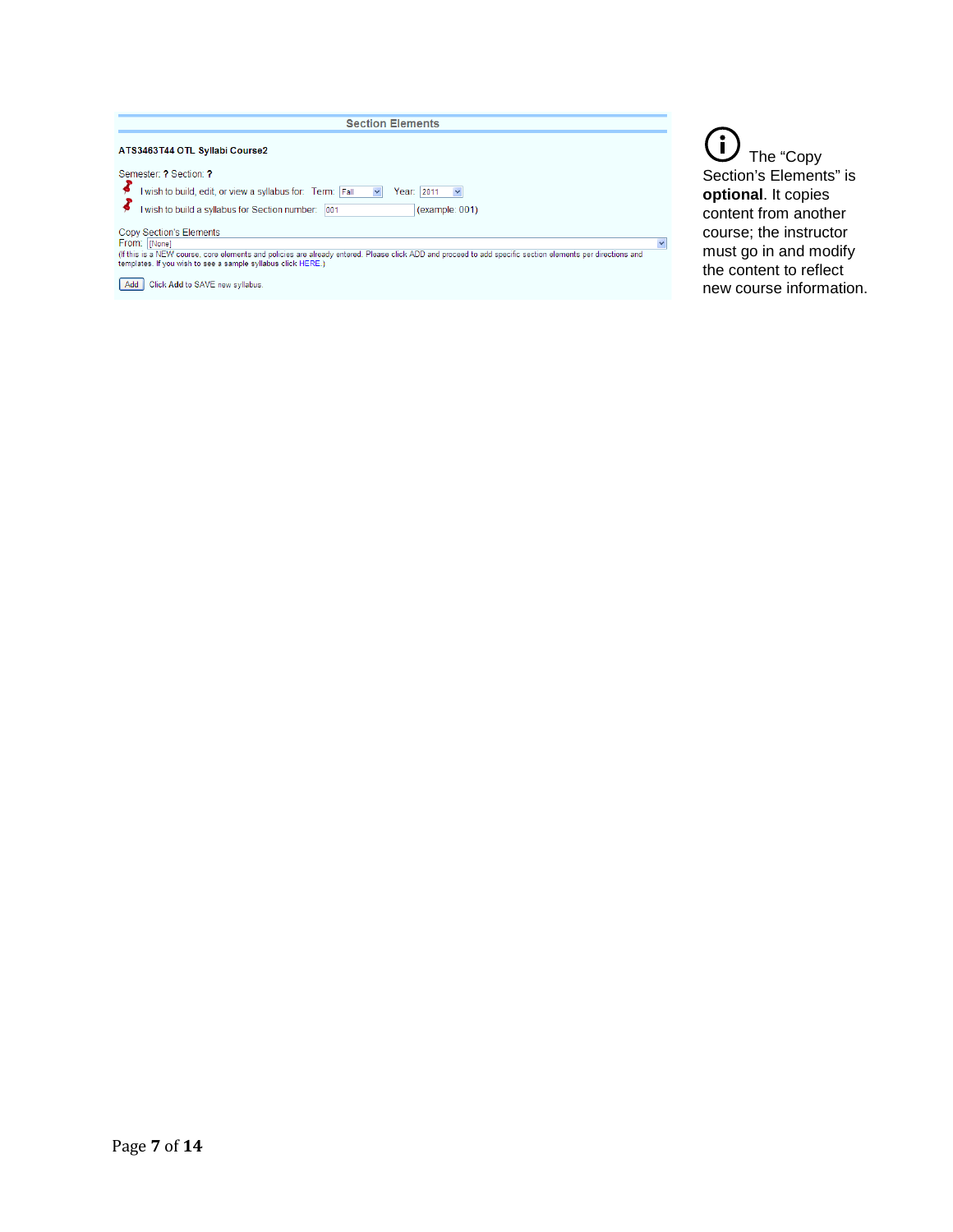#### **STEP 6:** EDIT SYLLABUS SECTIONS

Enter information for each of the syllabus section elements (\**required and optional*) as it pertains to the course syllabus:

| First Day Announcements, | <i>*Criteria for</i>      |
|--------------------------|---------------------------|
| *Faculty Contact         | Evaluation/Grades,        |
| Information,             | *Required Text/Reference, |

\*Recommended Text/Reference,

Content Outline, and

\*Calendar-1st Day Only.

Use editing tools "menu toolbar" within content area:



*1. Bold, 2. Italic, 3. Underline, 4. Cut, 5. Copy, 6. Paste, 7. Paste Plain Text, 8. Paste MS Word, 9. Bulleted List, 10. Ordered List, 11. Increase Indent, 12. Decrease Indent, 13. Align left, 14. Align Center, 15. Align Right, & 16. Create Link.*

|        | <b>NURE 3016 A Bridge Program at University Hospital</b><br>Semester: Fall 2011 Section: 001<br>I wish to build, edit, or view a syllabus for: Fall 2011<br>Select the Section you want to build, edit, or view: 001                                                                                                                                                                                                                                                                                                                                                        | <b>Section Elements</b>                                                                                                                                                                                                                                                                                                                                                                                                                                                                                                                                                                                                                                                                                                                                                                                                                                                                                                                                                                                                                                                                                                                                          | Menu toolbar                                                                                                                                                                                                                                                         |
|--------|-----------------------------------------------------------------------------------------------------------------------------------------------------------------------------------------------------------------------------------------------------------------------------------------------------------------------------------------------------------------------------------------------------------------------------------------------------------------------------------------------------------------------------------------------------------------------------|------------------------------------------------------------------------------------------------------------------------------------------------------------------------------------------------------------------------------------------------------------------------------------------------------------------------------------------------------------------------------------------------------------------------------------------------------------------------------------------------------------------------------------------------------------------------------------------------------------------------------------------------------------------------------------------------------------------------------------------------------------------------------------------------------------------------------------------------------------------------------------------------------------------------------------------------------------------------------------------------------------------------------------------------------------------------------------------------------------------------------------------------------------------|----------------------------------------------------------------------------------------------------------------------------------------------------------------------------------------------------------------------------------------------------------------------|
| 2<br>3 | <b>Directions</b><br>(place cursor over "Directions")<br><b>First Day Announcements</b><br><b>Faculty Contact Information</b><br>Criteria For Evaluation / Grades<br>Required Text / Reference<br>Recommended Text / Reference<br><b>Content Outline</b><br>Calendar - 1st Day Only<br><b>Submit</b><br>Click SUBMIT to SAVE<br>(For new syllabi, failure to save may result<br>in error message.)<br>Preview/Review &<br><b>Email Syllabus</b><br>Optional elements to Syllabus:<br>Blackboard Login Page Link Bb<br>Preceptor Handbook Link<br>Clinical Attendance Policy | Optional: Faculty may enter any optional announcement for students for first class day. For example,<br>"Review Blackboard Tutorials prior to first day of class". If there is no announcement, please leave this area<br>blank. Use the checkboxes to include a link to Blackboard and/or the Preceptor Handbook.<br><b>First Day Announcements</b><br>$B$ $I$ $U$<br>三三<br>Prior to beginning the Bridge clinical:<br>1. Registered for Bridge elective<br>1. Completion of faculty Bridge orientation which includes overview of Bridge<br>elective, completion of UHS computer access paperwork, completion of<br>Content<br>personal information, and identification of first & second choice for clinical<br>lsite.<br>2. After interviewing with identified contact person in chosen clinical site,<br>selection to complete Bridge clinical in stated clinical area.<br>3. Receive UHS computer access information. If student has not had a<br>previous clinical at UHS, student will attend the UHS computer orientation.<br>Student will receive specific instructions for the computer training.<br>Are<br>$\cap$<br><b>HTML</b> text<br>Design mode | If a previous<br>semester is chosen, be<br>warned, you are<br>"altering" syllabus<br>information from the<br>past. It is not advisable<br>to do this. Always<br>confirm the semester<br>and section before<br>making changes and<br>clicking the "Submit"<br>button. |

- 1. Verify you have selected the correct "**Term/Year**" and "" you want to edit (first two pushpins above "Directions", see #1 above).  $\triangle$  See warning.
- 2. From the section elements area, hover over **Directions** for more directions (see #1 above).

Ľ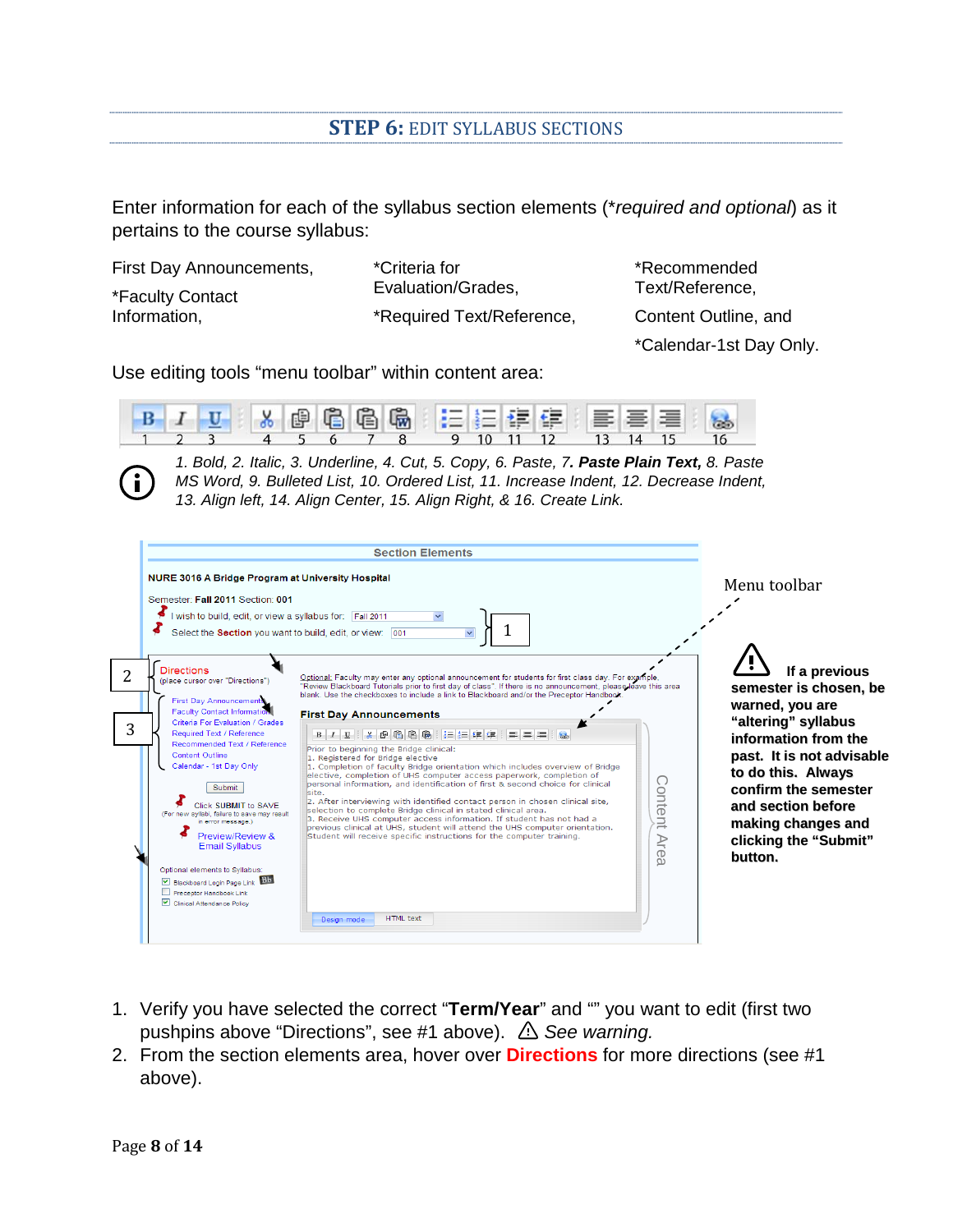- 3. Enter information for **each syllabus section element** into the content area (see #2 above). *Note: Optional and \*required elements are indicated above each element (i.e., First Day Announcements is optional,* see #3 above*)*. The following recommendations will be useful when editing:
	- a) Paste Plain Text (#7  $\left|\mathbb{G}\right|$ ) if copying from Word or any document, paste with this icon to avoid formatting issues
	- b) Bulleted List (#9  $\mathbf{E} = \mathbf{0}$  use this icon when applying simple un-numbered lists.
	- c) Ordered List (#10  $\geq$  =  $\mid$  = use this icon when applying nesting (alpha-numeric) lists.
	- d) Create Link  $(\#16 \mid \bullet)$  use this icon when adding an external link (i.e., [http://www.uthscsa.edu](http://www.uthscsa.edu/)) or an email address (replace "http" with "mailto:" i.e., <mailto:username@uthscsa.edu>). To open an external link in a new window, change "Target – current window" to "Target – new window." Then click "OK."

|          | $\frac{1}{2}$                                               |    |        |
|----------|-------------------------------------------------------------|----|--------|
|          | <b>Create an URL Link</b>                                   |    |        |
|          | Protocol:   mailto:<br>$\checkmark$                         |    |        |
| URL:     | mailto://yanesx999@uthscsa.edu                              |    |        |
| ToolTip: |                                                             |    |        |
| Target:  | Current window V                                            |    |        |
|          | New window<br>Current window<br>Parent window<br>Top window | ΟК | Cancel |

4. "**Optional Elements to Syllabus**" (see image below) can be checked to be included in the syllabus or left unchecked.

| Optional elements to Syllabus: |
|--------------------------------|
| Blackboard Login Page Link Bb  |
| Preceptor Handbook Link        |
| Clinical Attendance Policy     |
|                                |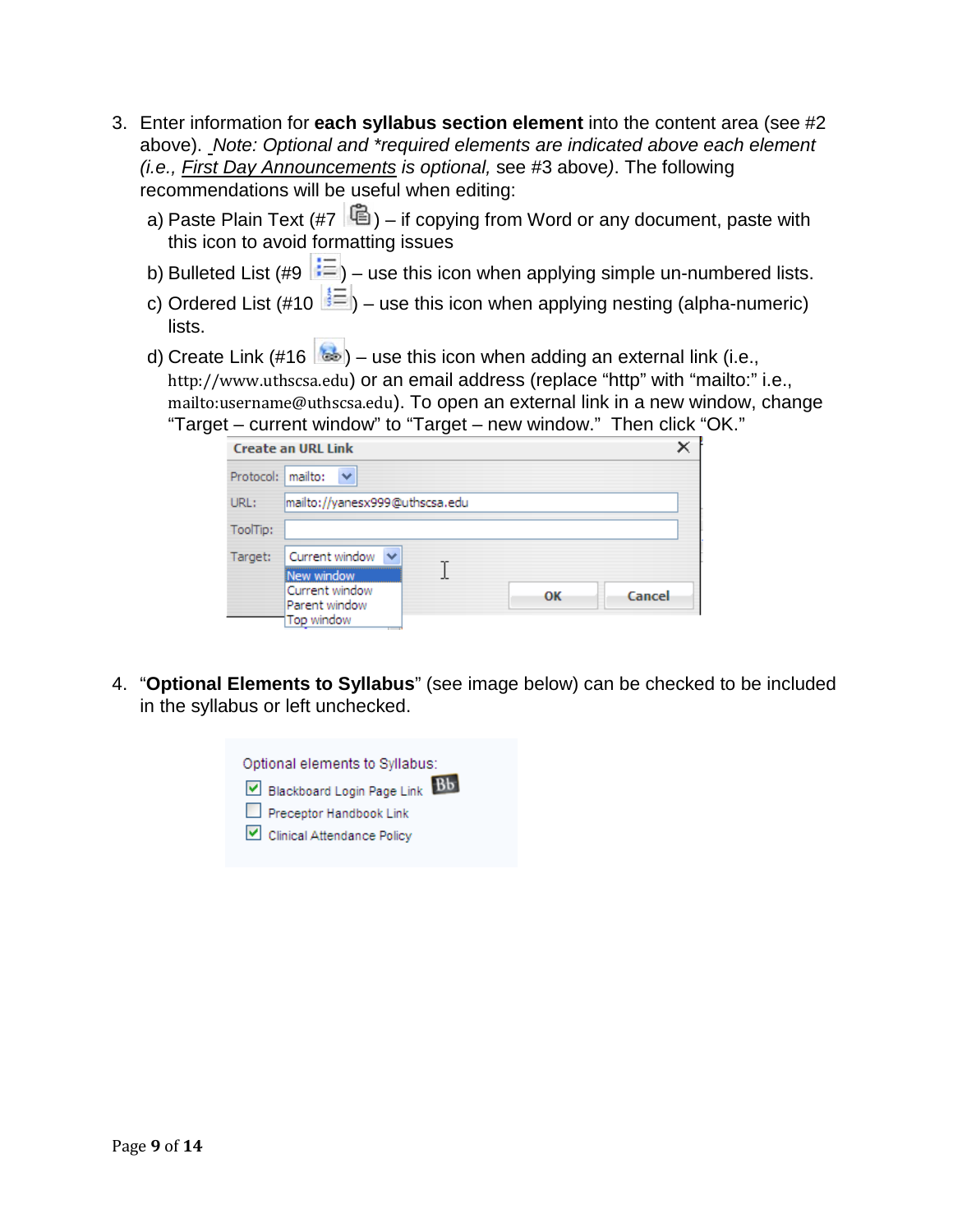#### **STEP 7:** SUBMIT TO SAVE CHANGES

Click **Submit** to **save** your edits (see image below. Instructors may click the "Submit" button at any time, but must do so before previewing/reviewing the syllabus.

| Submit                                                                                     |
|--------------------------------------------------------------------------------------------|
| Click SUBMIT to SAVE<br>(For new syllabi, failure to save may result in<br>error message.) |
|                                                                                            |

 No need to click "Submit" button each time a section element is changed.

However, if changes were made, must click "Submit" button before previewing syllabus.

When changes have been submitted (saved) the phrase, "Syllabus Changes Saved," will display above the content area (see image below):

# **Syllabus Changes Saved**

Optional: Faculty may enter any optional announcement for students for first class d "Review Blackboard Tutorials prior to first day of class". If there is no announcement blank. Use the checkboxes to include a link to Blackboard and/or the Preceptor Han

#### **First Day Announcements**

**If changes were made but the "Submit" button was not clicked, ALL CHANGES ILL BE LOST.**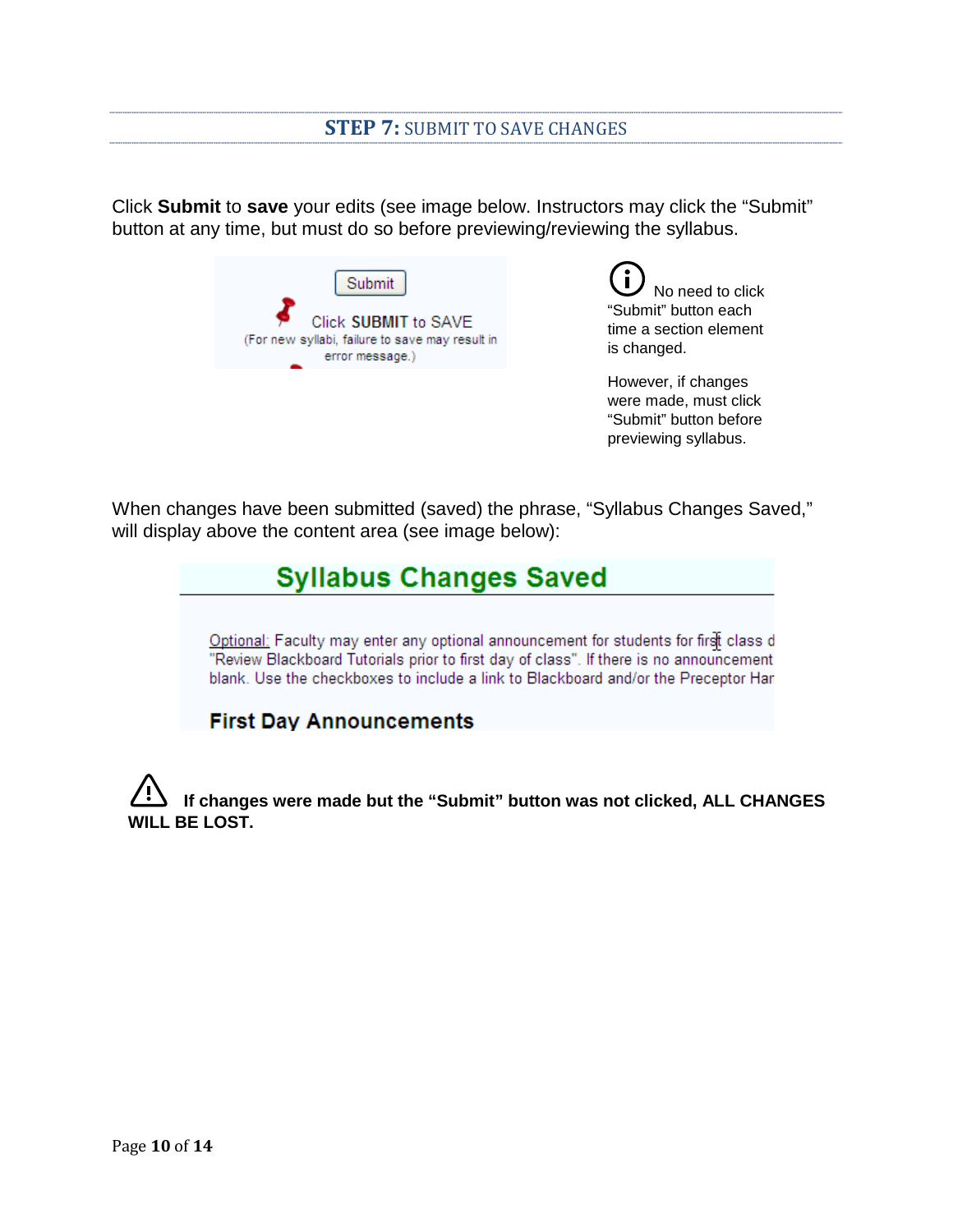# **STEP 8: PREVIEW/REVIEW** & EMAIL SYLLABUS

#### **Preview the syllabus**

To Preview/Review the syllabus, click the "*Preview/Review & Email Syllabus*" link (see image at right). After reviewing the syllabus, if necessary, close the window and return to



the Online Syllabus tool to do further editing. Be sure to "submit" (save) after editing and before previewing and reviewing.

| Convert - RiSelect                                            | XXXX-1234 SON Online Teaching & Learning Blackboard Certification Course Online Syllabus - - Microsoft Internet Explorer p<br>$\frac{1}{2}$ $\frac{1}{2}$<br><b>X</b> retrieve menu<br><sup>2</sup> http://nursingadmin.uthscsa.edu/syllabus.aspx?c=1008s=12048t=Spring 20 |
|---------------------------------------------------------------|----------------------------------------------------------------------------------------------------------------------------------------------------------------------------------------------------------------------------------------------------------------------------|
| :es<br>Do not<br>use the URL                                  | ATSB XXXX-1234 SON Online Teaching & Learning Blac<br>2<br><b>ATTN: COURSE COORDINATORS:</b><br>After syllabus in finalized, click here to Email the link below to all Graduate and Undergraduate Academic<br>Coordinators (in Associate Deans's offices) and Chairs.      |
| located in the<br>browser's<br>address (see #1).              | 3<br>http://nursing.uthscsa.edu/syllabi/syllabus.aspx?s=300<br>SCHOOL OF NURSING<br>JT Неаlth<br><b>SCIENCE CENTER®</b>                                                                                                                                                    |
| Use the URL<br>within the<br>syllabus, #3,<br>above the logo. | <b>SAN ANTONIO</b><br>Spring 2011<br>ATSB XXXX-1234 SON Online Teaching & Learning Blackboard Certification Course<br><b>FIRST DAY ANNOUNCEMENTS</b><br>ist day announcemts                                                                                                |

#### **Partial image of a Syllabus**

- 1. Do not use the URL located in the browser's address (see #1 above).
- 2. Click the "Click here" when ready to submit email (see #2 above).
- 3. Do use the URL within the syllabus; this URL should be used in Blackboard (web links), email to students, other faculty and staff, on the schedules, etc. (see #3 above).

#### **STEP 9:** PREVIEW/REVIEW & **EMAIL SYLLABUS**

#### **Email the syllabus**

While in preview mode, email the syllabus link to program coordinators, by clicking the "**click here"** at the very top of the syllabus (section highlighted in yellow). Below is a sample of the email: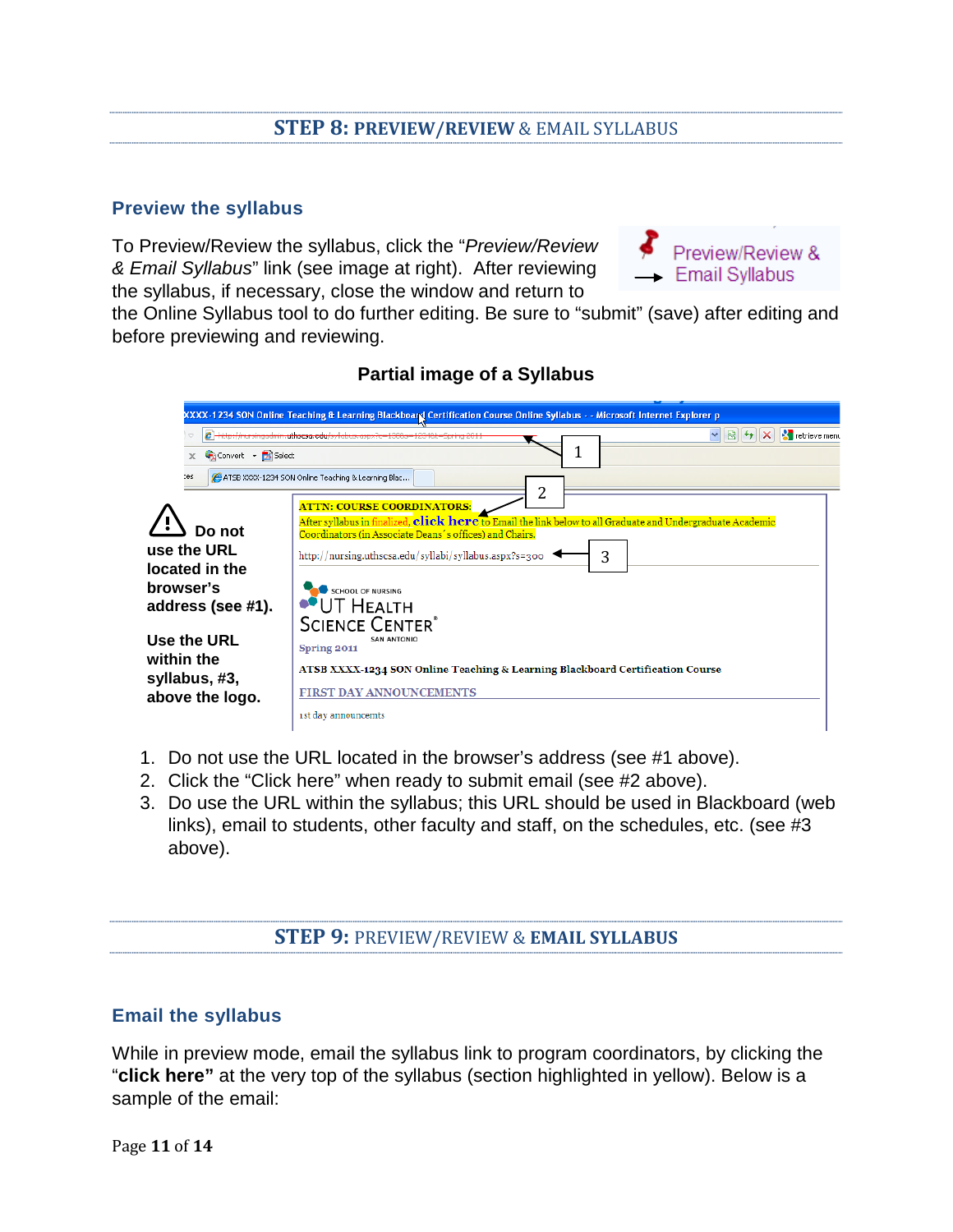The URL from the email (see image below) or inside the syllabus page (refer to step 8, #3) may be published by the instructor to Blackboard, (web links), sent to students, other faculty and staff, and added to schedules.

| HASEWINKLE@uthscsa.edu; KOEHNED@uthscsa.edu<br>To<br>$\mathbb{R} = \mathbb{R}$<br>Send<br>Cc<br>Account -<br>Bcc<br>Syllabus Link for Schedule<br>Subject: |  |  |
|------------------------------------------------------------------------------------------------------------------------------------------------------------|--|--|
|                                                                                                                                                            |  |  |
| 颐<br>Dear Academic Graduate and Undergraduate Coordinators,                                                                                                |  |  |
| Please add this link to the appropriate SoN course schedule:                                                                                               |  |  |
| http://nursing.uthscsa.edu/syllabi/syllabus.aspx?s=300                                                                                                     |  |  |
| ATSB XXXX-1234 SON Online Teaching                                                                                                                         |  |  |
|                                                                                                                                                            |  |  |

**STEP 10:** LOG OUT

Click the **Log Out** link from the left hand menu, then close ("X") out the browser to properly end the session.

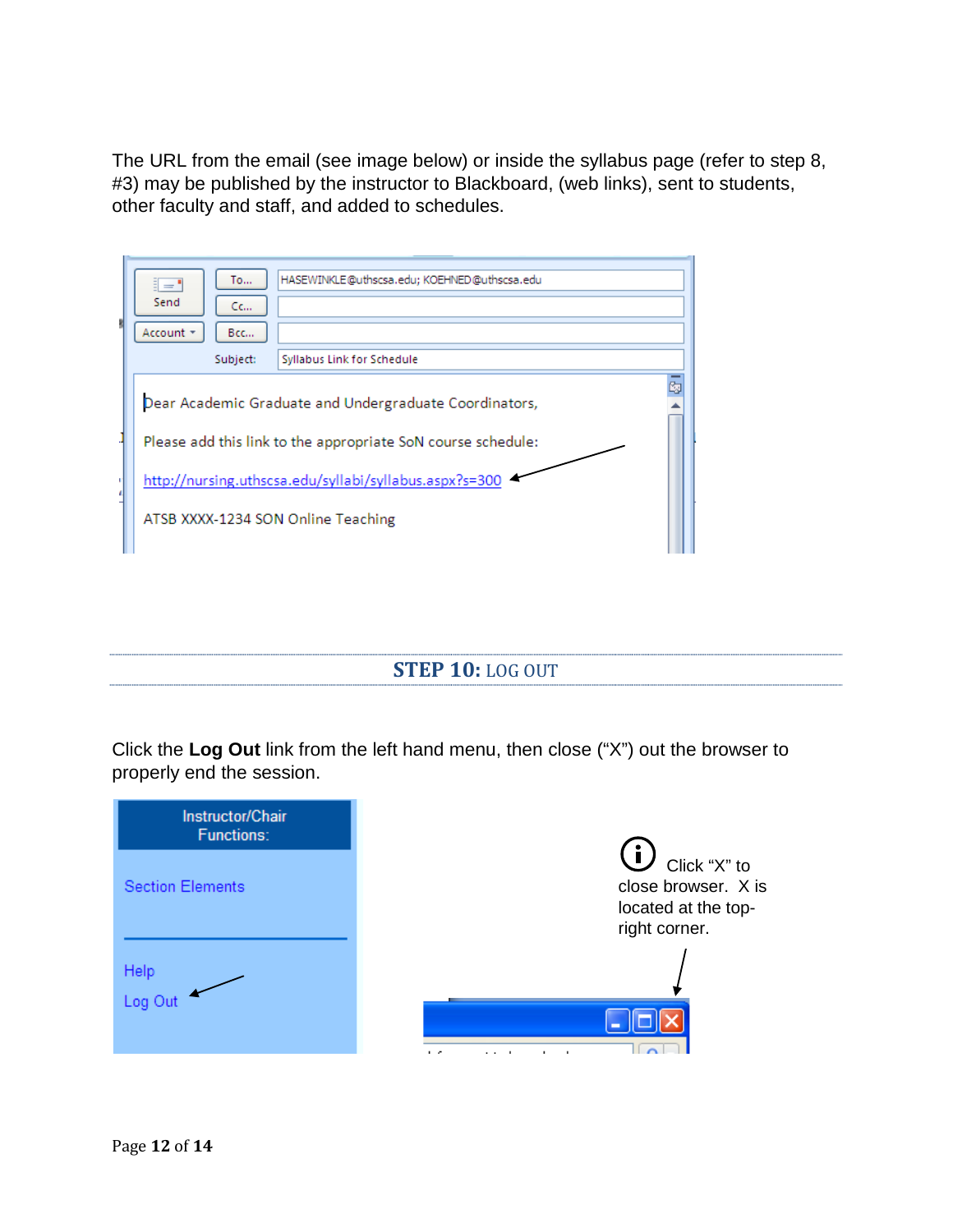# 10 Step Quick Reference Overview

| <b>Steps</b> | <b>Quick Reference Overview</b>                                                                                                                                                                                                                                                                                                                                                                                                                                                                                                                                                                                                                                                                                                                                                                                                |
|--------------|--------------------------------------------------------------------------------------------------------------------------------------------------------------------------------------------------------------------------------------------------------------------------------------------------------------------------------------------------------------------------------------------------------------------------------------------------------------------------------------------------------------------------------------------------------------------------------------------------------------------------------------------------------------------------------------------------------------------------------------------------------------------------------------------------------------------------------|
| Step 1       | Log In - http://nursingadmin.uthscsa.edu (copy and paste into a browser)<br>If attempting to login outside the network use VPN, visit the IMS web page<br>for instructions at http://ims.uthscsa.edu/communications/vpn.aspx, then<br>once connected via VPN, login into the Online Syllabus Tool.<br>System Times Out after 90 minutes                                                                                                                                                                                                                                                                                                                                                                                                                                                                                        |
| Step 2       | Confirm Assigned Course(s)                                                                                                                                                                                                                                                                                                                                                                                                                                                                                                                                                                                                                                                                                                                                                                                                     |
| Step 3       | Select Course(s) to Edit – one at a time                                                                                                                                                                                                                                                                                                                                                                                                                                                                                                                                                                                                                                                                                                                                                                                       |
| Step 4       | Determine if new or existing course(s)<br>New courses to syllabus tool have both "Term" and "Year" dropdown boxes<br>to select from<br>Existing courses to syllabus tool will have a "select semester" dropdown box<br>to select from or add to                                                                                                                                                                                                                                                                                                                                                                                                                                                                                                                                                                                |
| Step 5       | Enter Appropriate Semester (Term & Year) and Section                                                                                                                                                                                                                                                                                                                                                                                                                                                                                                                                                                                                                                                                                                                                                                           |
| Step 6       | <b>Edit Syllabus Sections</b><br>Enter information for each of the following (* required and optional): First<br>Day Announcements, *Faculty Contact Information, *Criteria for<br>Evaluation/Grades, *Required Text/Reference, *Recommended<br>Text/Reference, Content Outline, and *Calendar-1 <sup>st</sup> Day Only.<br>Use editing tools within content area:<br>人中自自由<br>计扫描键体<br>B<br>$\mathbf{U}$<br>1. Bold, 2. Italic, 3. Underline, 4. Cut, 5. Copy, 6. Paste, 7. Paste Plain Text, 8.<br>Paste MS Word, 9. Bulleted List, 10. Ordered List, 11. Increase Indent, 12.<br>Decrease Indent, 13. Align left, 14. Align Center, 15. Align Right, & 16. Create Link<br>Recommend using the following: 7. Paste Plain Text, 9. Bulleted List, 10. Ordered<br>Lists, and 16. Create Link (to External Websites and Emails) |
| Step 7       | Submit to Save Changes                                                                                                                                                                                                                                                                                                                                                                                                                                                                                                                                                                                                                                                                                                                                                                                                         |
| Step 8       | Click "Preview/Review & Email Syllabus" to:<br>Preview Changes before emailing syllabus to program coordinators                                                                                                                                                                                                                                                                                                                                                                                                                                                                                                                                                                                                                                                                                                                |
| Step 9       | Click "Preview/Review & Email Syllabus" to:<br>Email link to program coordinators, also email contains instructions to add<br>syllabus link to Blackboard                                                                                                                                                                                                                                                                                                                                                                                                                                                                                                                                                                                                                                                                      |
| Step 10      | Log Out                                                                                                                                                                                                                                                                                                                                                                                                                                                                                                                                                                                                                                                                                                                                                                                                                        |